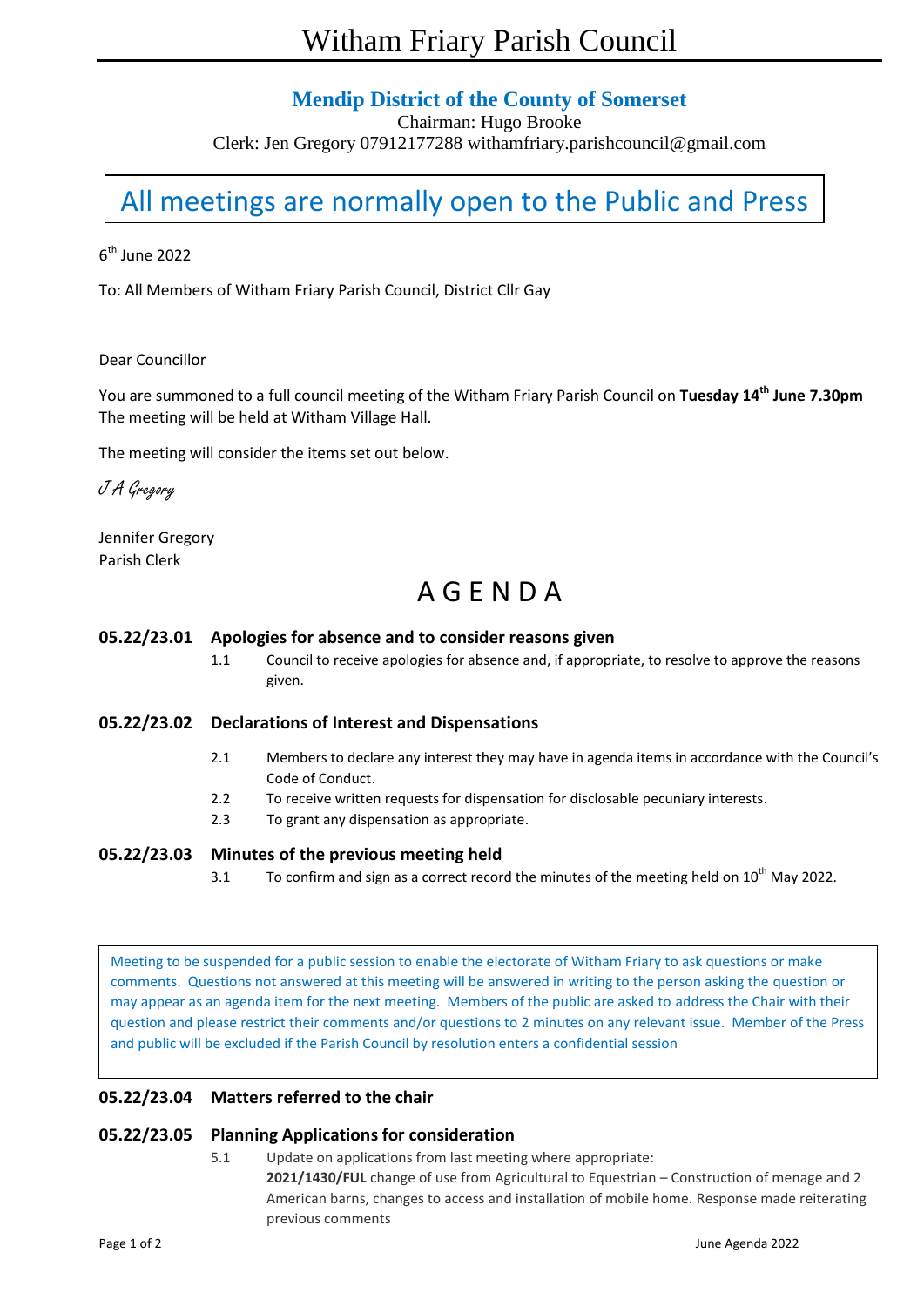5.2 To consider the following planning applications: **2022/0831/HSE** Proposed Erection of single storey side and rear extensions and associated alterations to dwelling, White Oak Farm, Strap Lane, North Brewham (extension applied for)

#### **05.22/23.06 Finances**

- 6.1 To present current financial statement and balance on accounts Balance on accounts showing as £ 42034.90 (bank reconciliation attached)
- 6.2 To confirm that the reserve account funds have been transferred and account now closed

#### 6.2 To agree schedule of payments as indicated below: Witham Friary Payment Schedule - June 22

| <b>Payment Method</b>          | Payee                                             | Amount   |
|--------------------------------|---------------------------------------------------|----------|
| <b>BACS</b>                    | J Gregory                                         |          |
|                                | Clerk Salary 01.05.22 - 31.05.22                  | £266.96  |
| <b>CREDIT</b>                  | <b>SSE</b>                                        |          |
|                                | Charges 5 Feb - 28 Feb and 1 Mar to 31 Mar £41.32 |          |
|                                |                                                   | 78,90 CR |
| <b>BACS</b>                    | Reimburse H Brooke                                |          |
|                                | 123 Reg reimbursement                             |          |
|                                |                                                   |          |
|                                |                                                   |          |
| <b>Total Agreed at May PCM</b> |                                                   | £266.96  |

#### **05.22/23.07 Reports**

- 7.1 Chairman's Report
- 7.2 Highways (FN)
- 7.3 Communications (MF)
- 7.4 Recreation Ground (WS/JK)
- 7.5 Play Patch (JK)
- 7.6 Footpaths (LS)
- **05.22/23.08 Network Rail update (MF)**
- **05.22/23.09 Witham Water update (FN)**
- **05.22/23.10 Policy Adoption and Schedule**
	- 10.1 To consider the policy documents: SALC Code of Conduct (attached)
- **05.22/23.11 Other business referred to the Clerk**
	- 11.1 Change of name of football club using pitch to Witham Friary Youth FC and request for continuation of use
	- 11.2 Grit bin replacement
	- 11.3 Councillors Training
	- 11.4 Consider future website options (paper attached)
	- 11.5 School catchment / transport issues

#### **05.22/23.12 Date of next meeting**

12.1 Next meeting to be held  $12<sup>th</sup>$  July